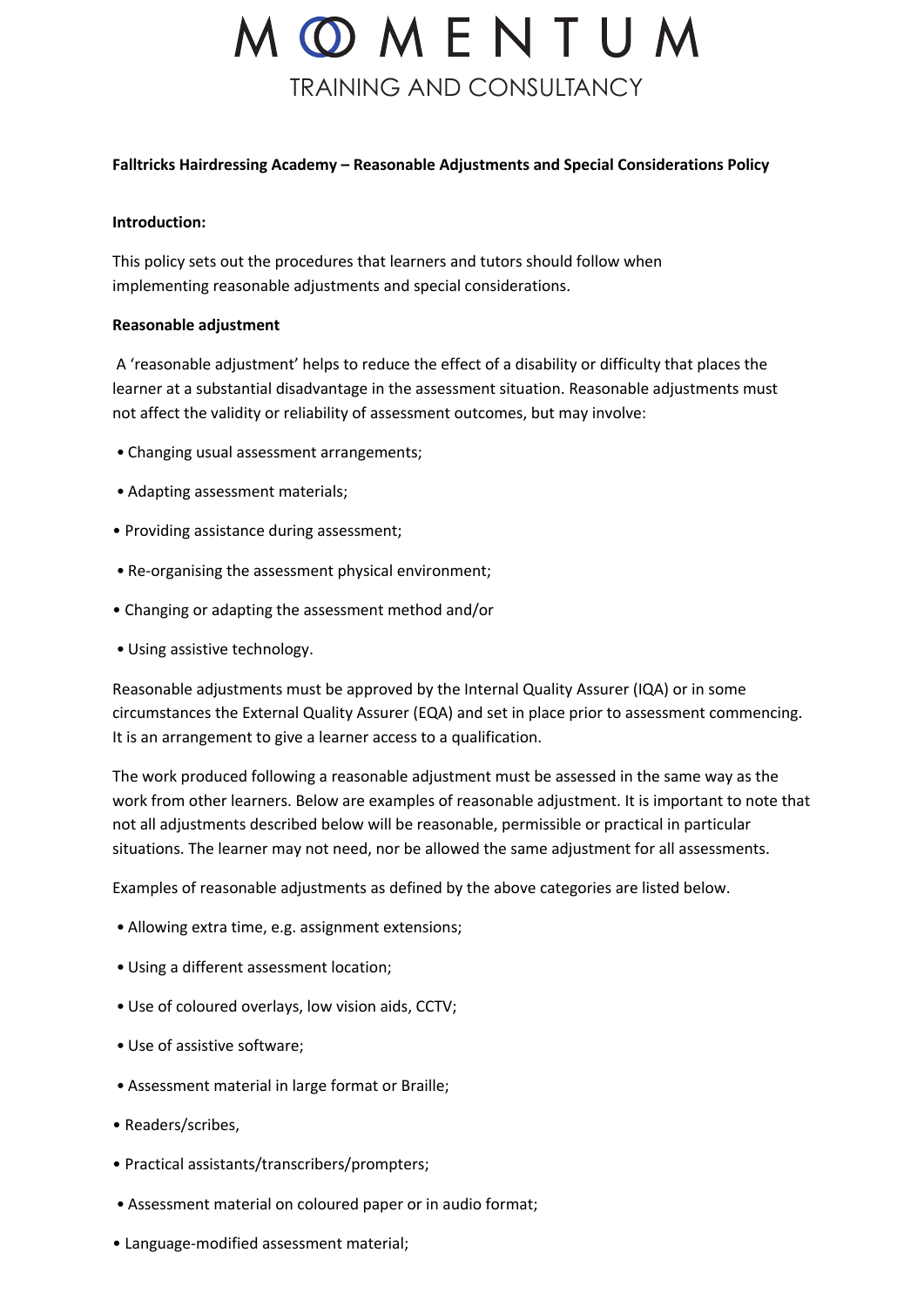### MOMENTUM TRAINING AND CONSULTANCY

• Use of ICT/responses using electronic devices.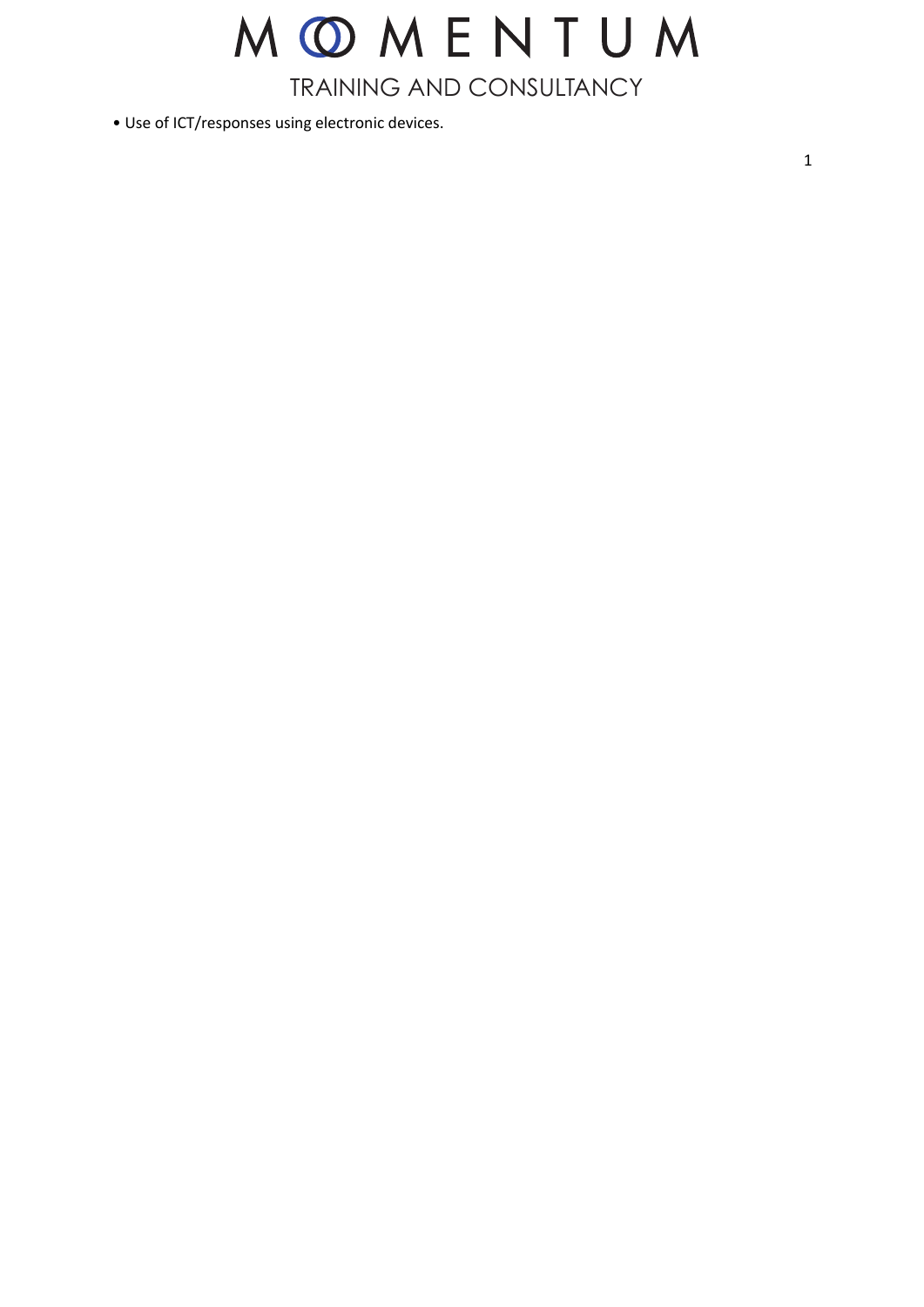## **A @ M E N T U M** TRAINING AND CONSULTANCY

#### **Falltricks Hairdressing Academy – Reasonable Adjustments and Special Considerations Policy**

#### **Applying reasonable adjustment**

Reasonable adjustments are approved by the centre or Awarding Body before an assessment and are intended to allow attainment to be demonstrated. A learner does not have to be disabled (as defined by the DDA) to qualify for reasonable adjustment; nor will every learner who is disabled be entitled to reasonable adjustment; allowing reasonable adjustment is dependent upon how it will facilitate access for the learner. A reasonable adjustment is intended to allow access to assessment, but can only be granted where the adjustment does not:

• Affect the validity or reliability of the assessment;

• Give the learner(s) in question an unfair advantage over other learners taking the same or similar assessment and/or

• Influence the final outcome of the assessment decision.

#### **Declaring centre approved reasonable adjustments**

Centres can authorise adjustments to assessments for A Category reasonable adjustments (see City and Guilds website for details of A and B categories).

Centres need to declare any centre approved reasonable adjustments using the Form for

Reasonable Adjustments ('A' Categories – centre approved), which is available on the

City and Guilds website.

#### **Applying for City and Guilds approved reasonable adjustments**

Centres will need to apply for adjustments to assessments on behalf of a learner for (B

Category reasonable adjustments). Centres need to apply for any City and Guilds approved reasonable.

Adjustments using the Form for Reasonable Adjustments (B Categories – City and Guilds

approved) which is on the City and Guilds website. A separate application will need to be

completed for each learner.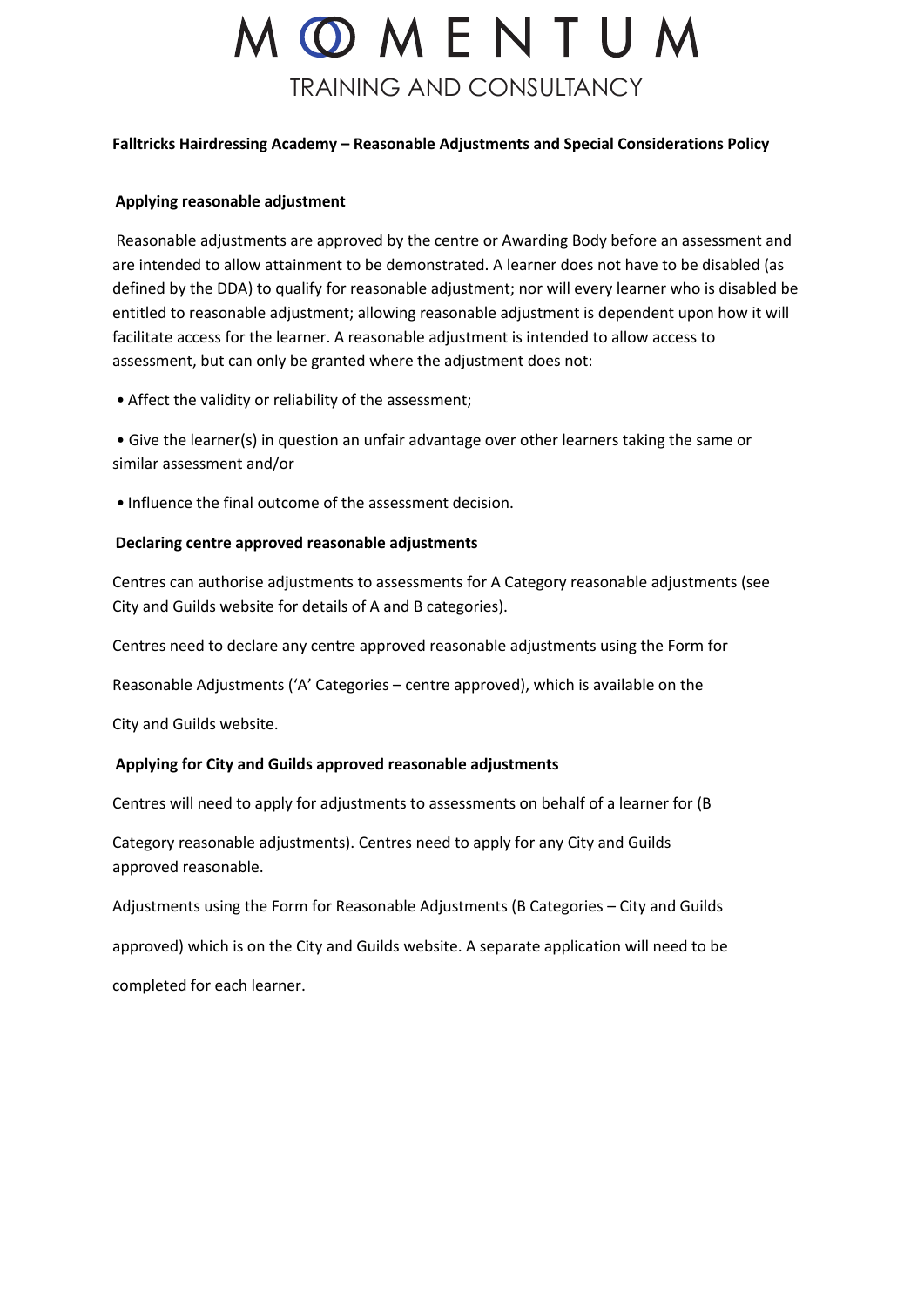# MOMENTUM TRAINING AND CONSULTANCY

2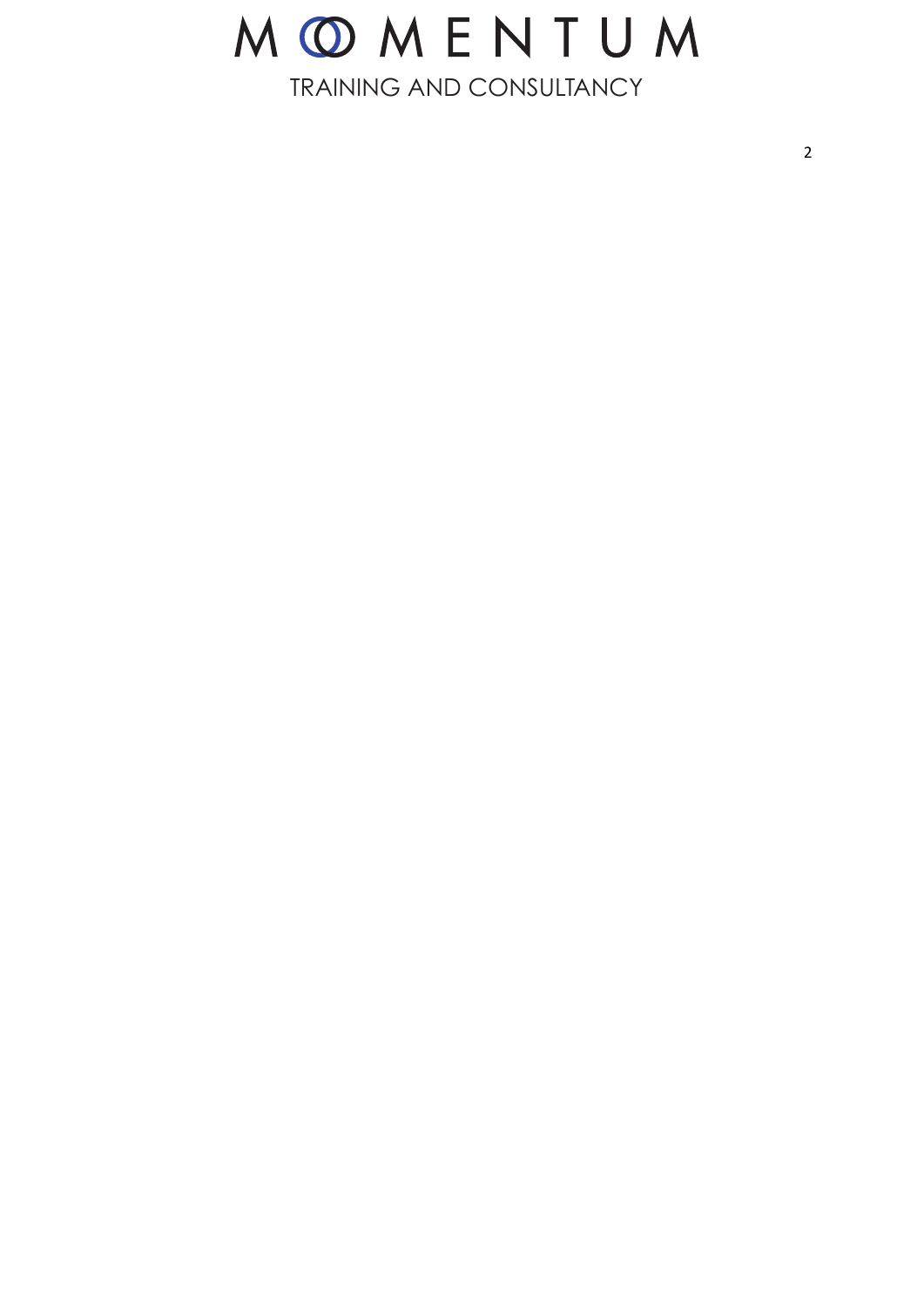## 1 **O** M E N T U M TRAINING AND CONSULTANCY

#### **Falltricks Hairdressing Academy – Reasonable Adjustments and Special Considerations Policy**

#### **Special consideration**

Special considerations are different to reasonable adjustments as they apply to a disadvantage that occurs to the learner either just before or during the assessment. Reasons for special consideration could be

- Temporary illness;
- Injury or
- Adverse circumstances at the time of the assessment. A

learner may be eligible for special consideration if:

• Their performance in an external assessment is affected by circumstances beyond the control of the learner, e.g. recent personal illness, accident, bereavement, serious disturbance during the assessment or

• The alternative assessment arrangements which were agreed in advance of the assessment proved inappropriate or inadequate.

• Any part of an assessment that has been missed due to circumstances beyond the control of the learner.

Learners may apply for Special Consideration during or after an assessment, but may not apply for Special Consideration in the case of a permanent disability or learning difficulty. The extent of the adjustment will depend on the actual circumstances during the assessment and will reflect the difficulty faced by the learner.

#### **Applying for special considerations**

Centres need to apply for special consideration using a Form for Special Considerations; which is available on the City and Guilds website. A separate form should normally be completed for each learner for each qualification. However, in cases where a group of learners has been disadvantaged by a particular event (e.g. fire alarm), a single form should be submitted, with a list of learners affected should be attached to the form.

### **This policy was implemented on 1<sup>st</sup> December 2019 and will be reviewed in December 2022**